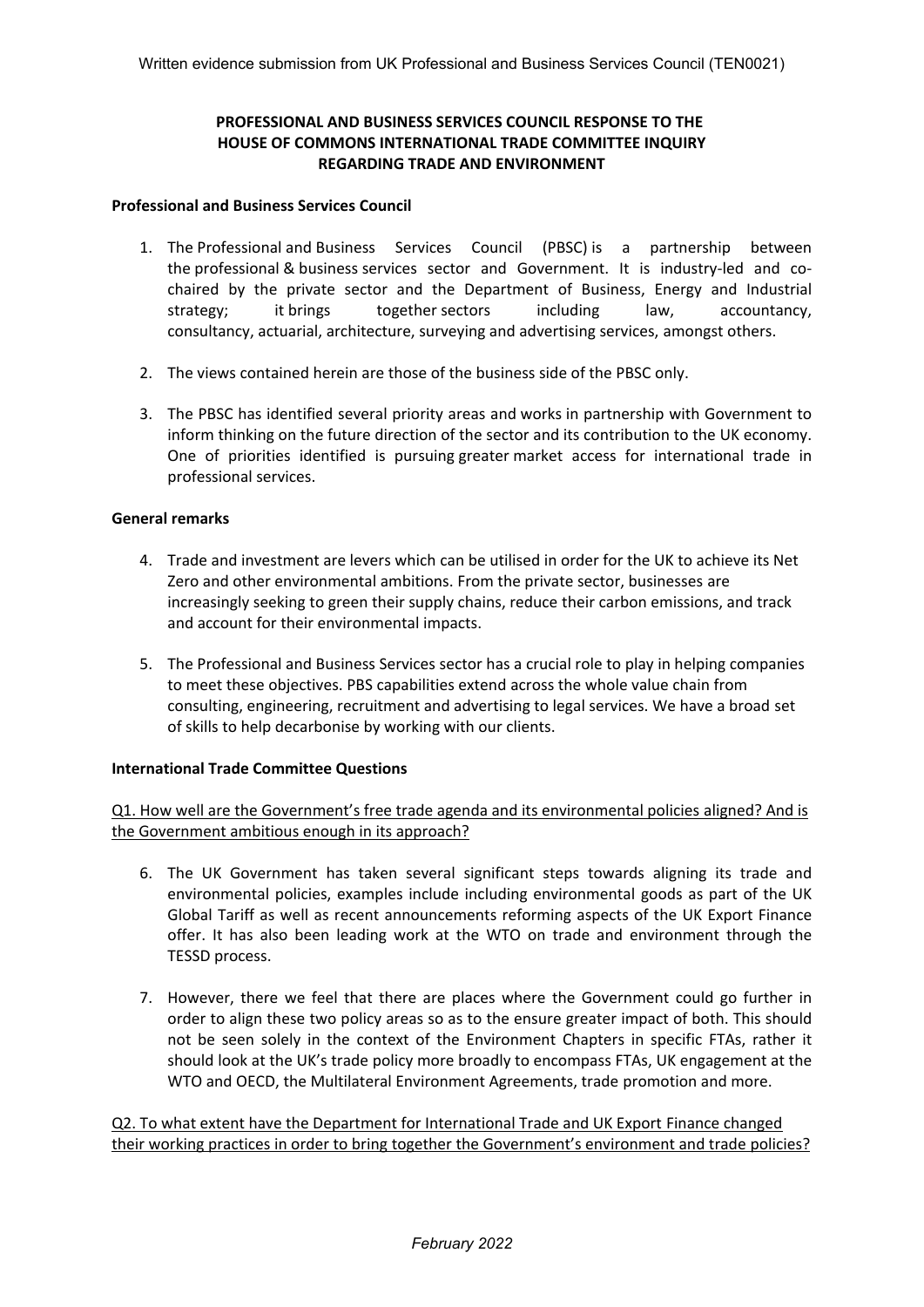- 8. The PBSC welcomes the announcement from DIT that a new lead for Trade and Environmental policy issues at Director-level. As the policy issues relating to trade and environment cut across multiple Whitehall departments, cross-Whitehall coordination and policy formation is an integral part in the UK having a meaningful trade and environment policy impact.
- 9. While there exists a DIT Thematic Working Group on Trade and Sustainable Development. More effort could be undertaken to integrate trade and environment policy into the work of the STAG, TAGs and other TWGs.

Q3. What might be the impacts of measures introduced by the UK's trading partners designed to reduce reliance on carbon-intensive fossil fuels – for example carbon border adjustment mechanisms – on UK trade? And what could a UK carbon border adjustment mechanism mean for its imports and exports?

- 10. It is undoubtedly true that more work is needed on the impact of potential CBAM-type measures on UK trade and possible responses by the UK Government, including a potential UK-specific CBAM type measure. CBAM's remain a sub-optimal policy outcome as a preferential way forward would be for all countries to agree a mechanism to price carbon accurately around the world.
- 11. In addition to looking at the policy impacts of such a measure, the UK Government should work with the private sector to accurately measure the carbon intensity of UK supply chains and products (particularly Scope 3 emissions) and work together to identify ways of decarbonising production processes and wider supply chains.

Q4. What are the benefits and costs of the UK's approach to environmental and climate change commitments in free trade negotiations to date? And to what extent might the inclusion of Investor-State Dispute Settlement clauses in free trade agreements affect the UK's climate change policies?

- 12. We do not have any data on the benefits and costs. To a large extent, in the new UK-Japan Comprehensive Economic Partnership Agreement (CEPA) the UK appears to have replicated the sustainability arrangements of the EU-Japan Economic Partnership Agreement. The terms of the Trade and Sustainable Development (TSD) chapter reaffirm the right to regulate. It also reaffirms the parties' commitments under various International Labour Organization Conventions and obliges them to cooperate across a wide range of Multilateral Environment Agreements (MEAs). These include product-specific initiatives around timber and fisheries, as well as broader efforts to combat the trade of endangered flora and fauna. The chapter also sets up various consultation mechanisms between the two parties as well as with their respective civil society organisations.
- 13. These provisions to have value, however more effort should be made to mainstream environmental provisions throughout the FTA, including relating to green procurement, environmental services, green subsidies and environmental products.
- 14. Including robust and enforceable obligations on environment and climate change within trade agreements, could be used to establish the UK as a leader and early-mover in this area and open the door to influence the wider international environmental trade agenda.
- 15. Specifically regarding environmental services, regulatory cooperation is an increasingly important component of services trade. The UK Government should seek to use its FTAs and